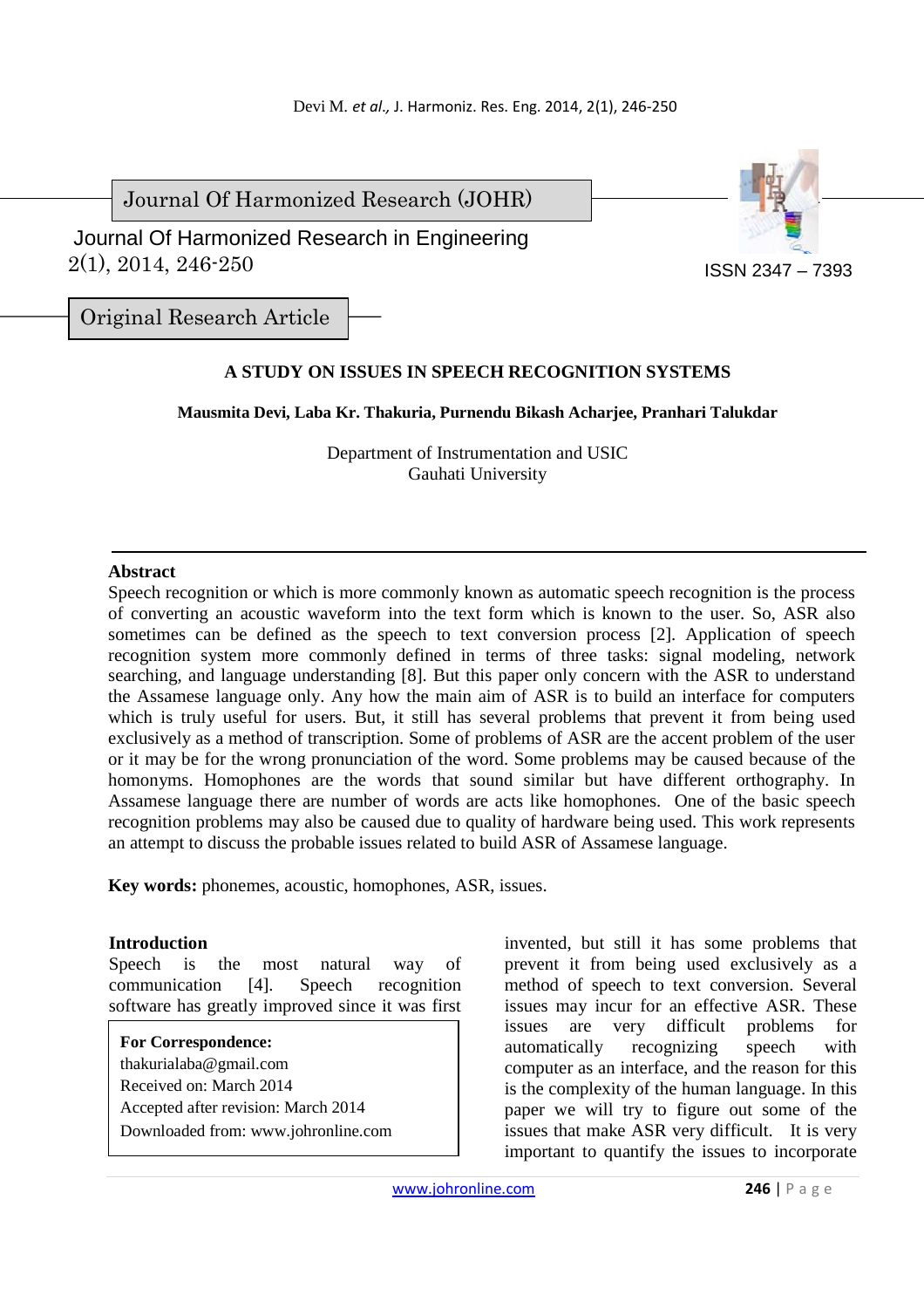them in an Automated Speech Recognition (ASR) system.

#### **Assamese Language**

Assamese is an Indo-Aryan language spoken by the Assamese people in general. The mixed Aryan culture and the mongoloid culture gave birth to a new culture. So, every community

from this region always exhibits their indigenous culture with diversity. It is the link language for the people living in Assam and adjoining states of Arunachal Pradesh, Meghalaya, and Nagaland etc. This language has come from Sanskrit as its offshoot, through different stages of development.



**Fig-1: Proto Indo-European Family Tree** 

**Phonological Structure of Assamese Language**  The ASSAMESE phonemic structure consists of eight vowels, ten diphthongs, twenty-one consonants and two semi vowels [10]. The ASSAMESE vowels and consonants are shown in the tables below.

|            | Front | <b>Central</b> | <b>Back</b> |
|------------|-------|----------------|-------------|
| Close      |       |                | u ú         |
| Half-close | e ê   |                |             |
| Half-open  | ε.    |                | ภ           |
| ) pen      |       |                |             |

**Table 1: Vowels in ASSAMESE.**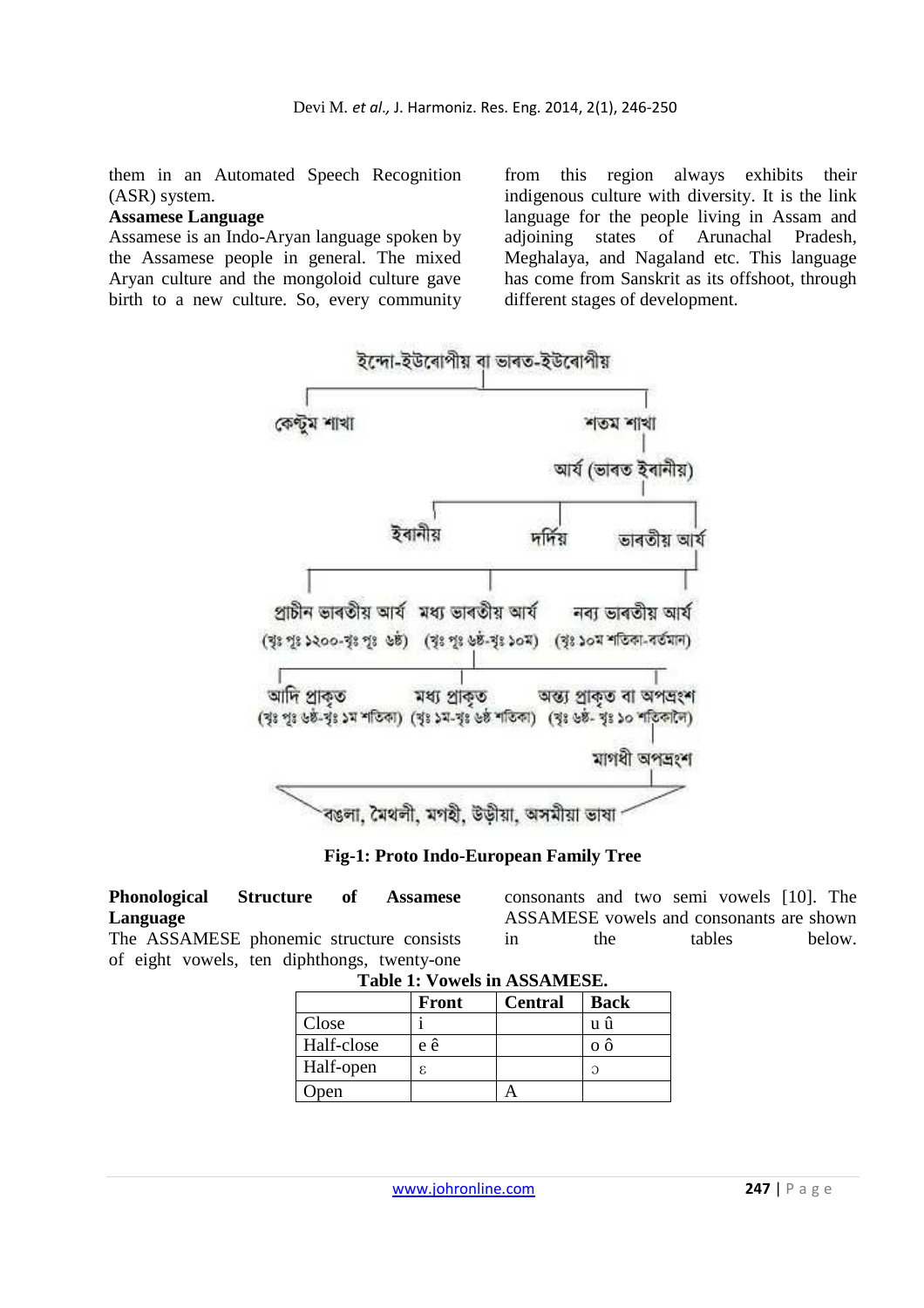| Table 2: Consonants in ASSAMESE |                  |                  |                 |    |                |              |                 |                |  |  |  |
|---------------------------------|------------------|------------------|-----------------|----|----------------|--------------|-----------------|----------------|--|--|--|
| <b>Nature of Articulation</b>   | <b>Bi-labial</b> |                  | <b>Alveolar</b> |    | <b>Palatal</b> | <b>Velar</b> |                 | <b>Glottal</b> |  |  |  |
| Plosive                         |                  | b                | т               |    |                | K            | g               |                |  |  |  |
|                                 | ph               | $b^{\mathsf{h}}$ | th              | յհ |                | Kh           | $g^{\text{fi}}$ |                |  |  |  |
| Fricative                       |                  |                  | S               | Z  |                | X            |                 | ĥ              |  |  |  |
| <b>Nasal</b>                    | M                |                  | n               |    |                | Ŋ            |                 |                |  |  |  |
| Lateral                         |                  |                  |                 |    |                |              |                 |                |  |  |  |
| Rolled                          |                  |                  | r               |    |                |              |                 |                |  |  |  |
| Semi Vowel                      |                  | W                |                 |    |                |              |                 |                |  |  |  |

**Table 2: Consonants in ASSAMESE** 

### **Why We Need Speech Recognition**

The main goal of speech recognition is to get efficient ways for humans to communicate with computers [7]. Personal computers that can be made voice-controlled and used for dictation. This can be an important application for physically disabled persons. Speech recognition is important, not because it is 'natural' for us to communicate via speech, but because in some cases, it is the most efficient way to interface to a computer. Speech is a useful and effective communication medium with machines, especially where keyboard input is awkward or impossible [6]. Sometimes key board acts as a barrier between computer and the user. This is especially true for rural areas. ASR is an attempt towards reducing the gap between the computer and the people of rural places from Assam, by allowing them to use Assamese language, the most common language being used by the people in rural areas. Speech recognition will, indeed, play a very significant role in promoting the technology in the rural areas of Assam. Also commercially speech recognition products are increasingly in demands as alternate input devices for computers, particularly by persons with physical disabilities

## **Different issues related to ASR**

The various key issues or probable issues are analysed in speech to text convertor for Assamese language. While speaking a particular language, the vocal tract of human may vary widely in terms of their accent, pronunciation, articulation, roughness, nasality, pitch, volume, and speed [3]. All these sources of variability

make speech recognition, a very complex problem. So, these issues or the problem may be avoided in our STT for Assamese language. For improving our STT for Assamese language we can take consideration of the following points:

### **In terms of Speaker's variability:**

All humans speak differently [6]. They exhibit different way of delivering their speech. Humans also communicate their emotions via speech. Regional dialects also introduce some features of pronunciation and vocabulary which is different according to their geographical area. Sometimes speaker does not know the context of the words being spoken, because of inaccurate spelling which can lead to text that has no punctuation.

### **In terms of Software and Hardware variability:**

Speech recognition problems also incur due to involvement of low quality of hardware used to actually input the sound, because its results have a large impact on how the software will interpret the speech. For example, if a microphone is not sensitive enough or is over sensitive, then the audio information that it results is difficult for the software to decipher. In other words when a microphone is very sensitive that the speech is distorted, resulting the recognition nearly useless.

#### **Noise:**

A similar problem may come from background noise that can be very problematic to separate out from the main speech and can results inaccurate translations when included in the speech processing [5]. In other words noise can be defined as unwanted information in the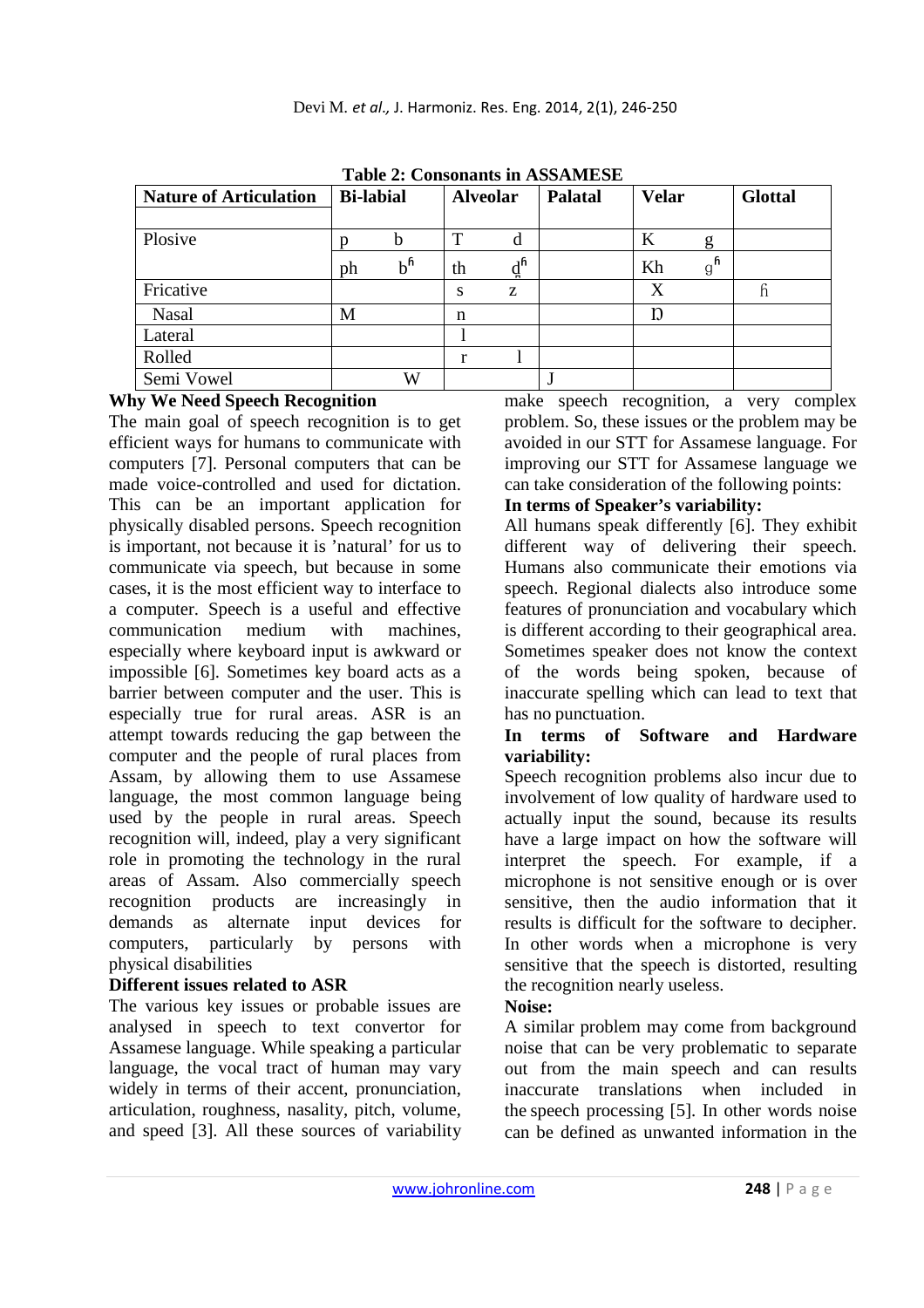speech signal. In ASR we have to identify and filter out these noises from the speech signal.

#### **Body Language:**

A human speaker does communicate with speech, along with their body signals like hand waving, eye movements, postures etc. This information is completely missed in case of ASR. But recent research area multimodality studies the body language along with vocal speech to improve the human-computer communication.

### **Spoken and Written language are different:**

Assamese is the easternmost member of this New Indo-Aryan (NIA) subfamily spoken mainly in the Brahmaputra Valley of Assam. Assamese is, therefore, a composite language into which words of both Indo-Aryan and Indo-Chinese origins have made their way. Besides, other Pre-Aryan and non-Aryan influences are discernible not only in loan-words but also in print of grammar, syntax, and pronunciation. Spoken language has for many years been viewed just as a less complicated version of written language, with the main difference that spoken language is grammatically less complex. In ASR, we have to identify and address these differences.

## **Amount of data and search space**

Communication with a computer introduces a large amount of speech data every second [4]. This has to be matched to group of phones which results words or sentences. Groups of phones that build up words and words build up sentences. The quality of the input, and thereby the amount of input data, can be regulated by the number of samples of the input signal, but the quality of the speech signal will, of course, decrease with a lower sampling rate, resulting in incorrect analysis. We can also minimize our lexicon, i.e. set of words [7]. This introduces another problem, which is called out-ofvocabulary, which means that the intended word is not in the lexicon. An ASR system has to handle out-of vocabulary in a robust way.

### **Homophones ambiguity**

Homonyms are two words that are spelled differently and have different meanings but sound the same. Assamese is a very strong vocabulary language. It has numbers of homophones which exactly sounds alike but possesses different meanings. For example. "'' (/chin/) means "sign" and "ট "মীন" (/cheen/) has meaning "country name". Likewise **कला** (/kalaa) has meaning "black" and on the other hand  $\overline{\Phi}'$  (/kalaa/) has meaning "said". However, extensive training of systems and statistical models that take into account word context can greatly improved their performance.

## **Word boundary ambiguity**

When a sequence of groups of phones is put into a sequence of words, we sometimes encounters word boundary ambiguity. Word boundary ambiguity occurs when there are multiple ways of grouping phones into words.

## **Overlapping of speech**

Many times system has difficulty in separating simultaneous speech. If we try to employ recognition technology in conversations or meetings where people frequently interrupt each other or talk over one another the ASR will get extremely poor results.

## **Conclusion**

The purpose of this paper is to analyse and provide information about the issues or problems related to Automatic Speech Recognition system. But one thing is certain, ASR is a challenging task. ASR will continue to improve if we handle the issues. It seems quite sure that to do a perfect ASR, the above mentioned issues or problems should handle carefully.

## **Acknowlegment**

Firstly, we would like to express my sincere gratitude and heartfelt thanks to all the members of Department of Instrumentation and USIC, Gauhati University. We would not have been able to complete the research work and shape it in the form of the research paper without their consistent advice, and never ending enthusiasm,